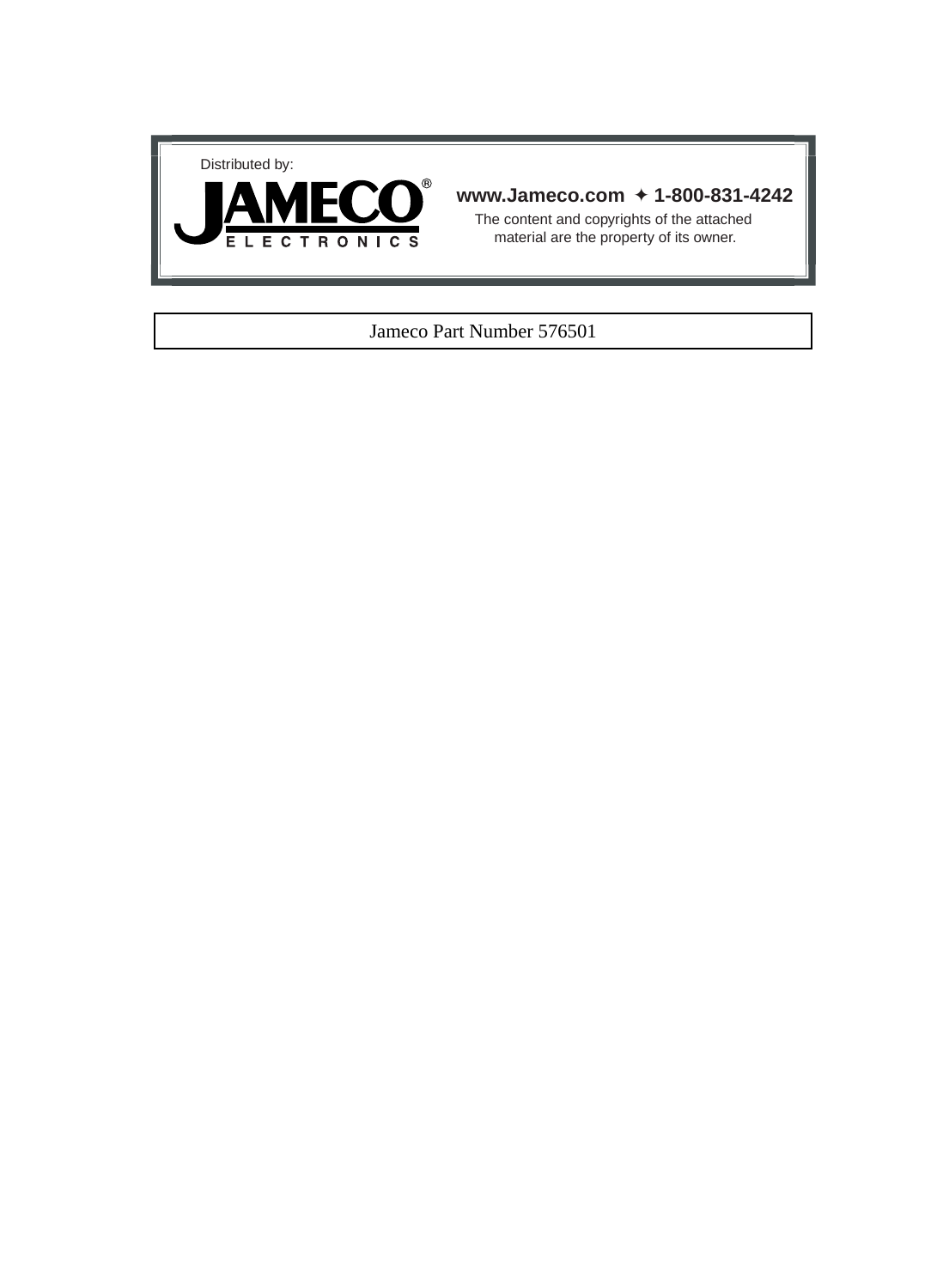### *Features/Benefits*

- **•** *Multi-pole and multi-position*
- *• Positive detent*
- *• Shorting & non-shorting contacts*
- *• Panel and PCB mounting*
- *• Wire leads available*



Models Available

### **Specifications**

- CONTACT RATING: Q contact material: Switch 2.5 AMPS @ 125 V AC; 350 mA @ 125 V DC (UL/CSA). Carry - 5 AMPS continuous. See page K-6 for additional ratings.
- ELECTRICAL LIFE: 15,000 make-and-break cycles at full load up to 300,000 detent operations.
- CONTACT RESISTANCE: Below 20 m Ω typ. initial @ 2-4 V DC, 100 mA, for both silver and gold plated contacts.
- INSULATION RESISTANCE: 10  $9 \Omega$  min.
- DIELECTRIC STRENGTH: 1,000 Vrms min. @ sea level.

**NOTE:** Specifications and materials listed above are for switches with standard options. For information on specific and custom switches, consult Customer Service Center.

### *Typical Applications*

- **•** *Automotive*
- *• Major and small appliances*
- *• Industrial equipment*



**C&K A Series**

**1-4 Pole Rotary Switches**

### **Materials**

HOUSING & BUSHING: Glass filled 6/6 nylon (UL 94V-0).

ACTUATOR: Glass filled 6/6 nylon (UL 94V-0).

- MOVABLE CONTACTS: Q contact material: Coin silver, silver plated. See page K-6 for additional contact materials.
- STATIONARY CONTACTS & TERMINALS: Q contact material: Brass, silver plated. See page K-6 for additional contact materials.
- HARDWARE: Nut zinc, nickel plated. Lockwasher steel, bright zinc plated. Stop Ring - brass, nickel plated.
- TERMINAL SEAL: Epoxy.

### **Build-A-Switch**

To order, simply select desired option from each category and place in the appropriate box. Available options are shown and described on pages K-4 thru K-7. For additional options not shown in catalog, consult Customer Service Center.





Cannon

*Dimensions are shown: IN (mm) Dimensions subject to change*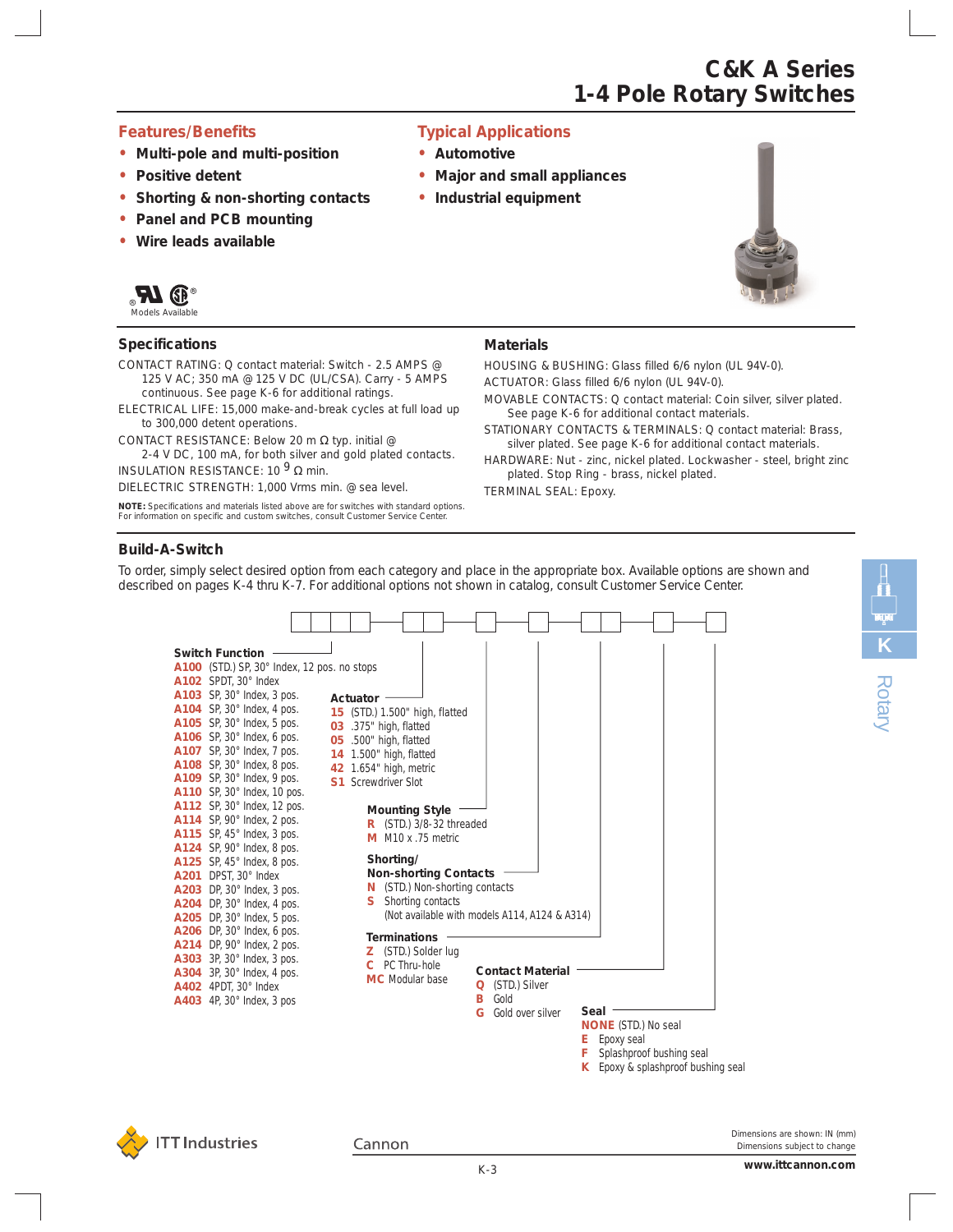| <b>SWITCH FUNCTION</b> |  |  |  |  |  |
|------------------------|--|--|--|--|--|
|------------------------|--|--|--|--|--|

| 30° INDEXING        |                     |                                  |                                 |
|---------------------|---------------------|----------------------------------|---------------------------------|
| NO.<br><b>POLES</b> | <b>MODEL</b><br>NO. | <b>SWITCH</b><br><b>FUNCTION</b> | <b>TERMINALS</b>                |
|                     | A100                | 12 Position<br>No Stops          | A, 1-12                         |
|                     | A102                | <b>SPDT</b>                      | $A, 1, 2^*$                     |
|                     | A103                | 3 Position                       | $A, 1-3*$                       |
|                     | A104                | 4 Position                       | $A, 1 - 4^*$                    |
|                     | A <sub>105</sub>    | 5 Position                       | $A, 1 - 5^*$                    |
| <b>SP</b>           | A106                | 6 Position                       | $A, 1-6*$                       |
|                     | A107                | 7 Position                       | $A, 1 - 7$                      |
|                     | A108                | 8 Position                       | $A, 1-8$                        |
|                     | A109                | 9 Position                       | $A, 1-9$                        |
|                     | A110                | 10 Position                      | $A, 1 - 10$                     |
|                     | A112                | 12 Position                      | $A, 1 - 12$                     |
|                     | A201                | <b>DPST</b>                      | A, C, 2, 8                      |
|                     | A203                | 3 Position                       | $A, C, 1-3, 7-9$                |
| DP                  | A204                | 4 Position                       | $A, C, 1-4, 7-10$               |
|                     | A205                | 5 Position                       | A,C, 1-5, 7-11                  |
|                     | A206                | 6 Position                       | $A, C, 1-12$                    |
|                     | A303                | 3 Position                       | $A, B, C, 1-3, 5-7$<br>$9 - 11$ |
| 3P                  | A304                | 4 Position                       | $A, B, C, 1-12$                 |

**SP MODELS SCHEMATIC** . . . . . . . . . . . 1 2 3 4 5 6 7 8 9 10 11 12





**3P MODELS SCHEMATIC**

**4P MODELS SCHEMATIC**

1 2 3 4 5 6 7 8 9 10 11 12

 $\overline{B}$  $\mathbf{r}$  $\overline{D}$ 

1 2 3 4 5 6 7 8 9 10 11 12



| 45° INDEXING        |                     |                                  |                             |  |
|---------------------|---------------------|----------------------------------|-----------------------------|--|
| NO.<br><b>POLES</b> | <b>MODEL</b><br>NO. | <b>SWITCH</b><br><b>FUNCTION</b> | <b>TERMINALS</b>            |  |
| SP                  | A115                | 3 Position                       | $A, 1, 2, 4^*$              |  |
|                     | A125                | 8 Position                       | A, 1, 2, 4, 5, 7, 8, 10, 11 |  |

| 90° INDEXING        |                     |                                  |                  |  |
|---------------------|---------------------|----------------------------------|------------------|--|
| NO.<br><b>POLES</b> | <b>MODEL</b><br>NO. | <b>SWITCH</b><br><b>FUNCTION</b> | <b>TERMINALS</b> |  |
| SP                  | A114                | 2 Position                       | $A, 1, 4^*$      |  |
|                     | A124                | 4 Position                       | A, 1, 4, 7, 10   |  |
| DP                  | A214                | 2 Position                       | A,C,1,4,7,10     |  |

#### **TERMINAL NUMBERS**



Terminal numbers molded on bottom of housing.



3P MODELS

4P MODELS SP MODELS (omit terminals B, C & D)

DP MODELS (omit terminals B & D)

**K**Rotary

**NOTE:** \* These models with 'C' or 'MC' terminations have additional terminal no. 9 as switch support only. This terminal is not connected electrically inside switch.

All models  $\mathbf{M}$   $\mathbf{\mathbb{C}}^{\circ}$  with all options when ordered with 'G' or 'Q' contact material, see page K-6.







TERM. NOS.<br>MOLDED ON HOUSING



*Dimensions are shown: IN (mm) Dimensions subject to change*



Cannon

**www.ittcannon.com**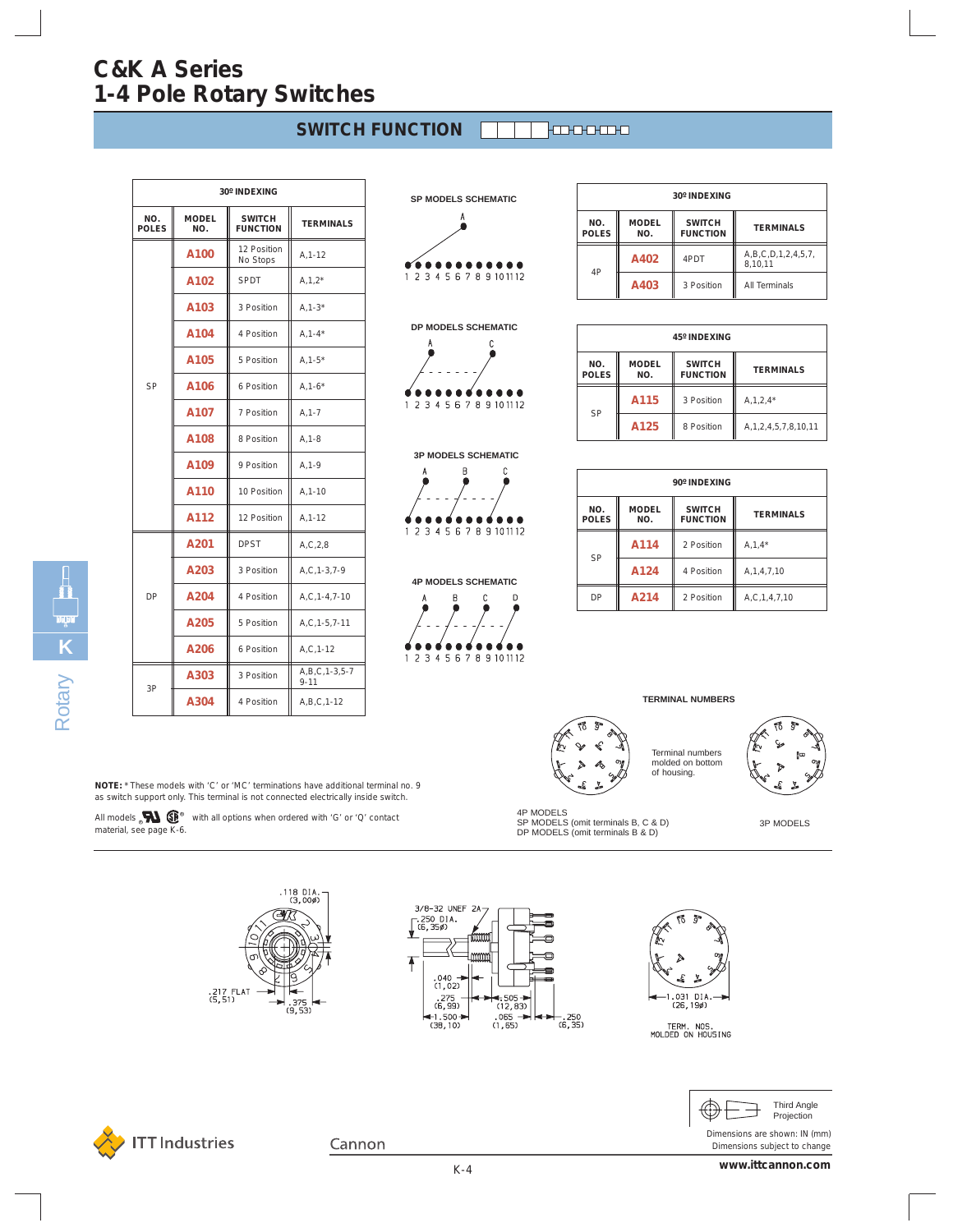

**NOTE:** Actuators shown in position 1, fully CCW.





*Dimensions are shown: IN (mm) Dimensions subject to change*

**NOTE:** 'S' shorting contacts are not available with A114, A124 and A214, A314 models.



Cannon

**www.ittcannon.com**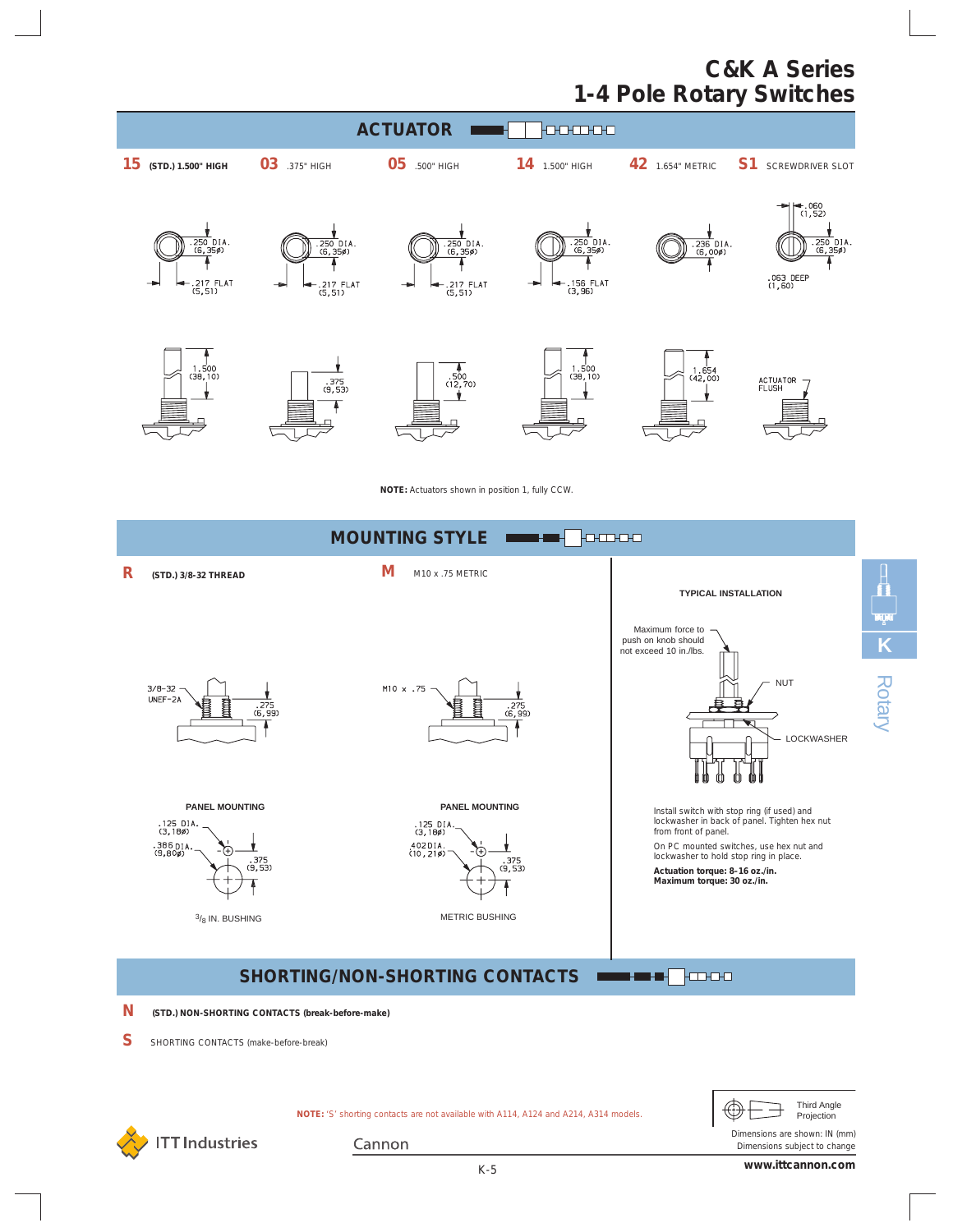

**CONTACT MATERIAL**

| <b>OPTION</b><br>CODE | <b>CONTACT AND</b><br><b>TERMINAL MATERIAL</b> | <b>RATINGS</b>                 |                                                                                                                           |  |
|-----------------------|------------------------------------------------|--------------------------------|---------------------------------------------------------------------------------------------------------------------------|--|
| $Q$ (STD.)            | SILVER <sub>2</sub>                            | <b>POWER</b>                   | SWITCH - 2.5 AMPS @ 125 V AC; 350 mA @ 125V DC (UL/CSA).<br>CARRY - 5 AMPS CONTINUOUS.                                    |  |
|                       | GOLD <sup>1</sup>                              | LOW LEVEL/DRY CIRCUIT          | $0.4$ VA MAX, @ 20 V AC OR DC MAX.                                                                                        |  |
| G                     | GOLD OVER SILVER 3                             | LOW LEVEL/DRY CIRCUIT OR POWER | 0.4 VA MAX, @ 20 V AC OR DC MAX, OR SWITCH-2.5 AMPS @ 125 V AC:<br>350 mA @ 125 V DC (UL/CSA). CARRY - 5 AMPS CONTINUOUS. |  |

CONTACT MATERIAL/APPLICATION RECOMMENDATIONS–SEE SECTION N.

**K**

Rotary

- <sup>1</sup> MOVABLE CONTACTS: Copper alloy, with gold plate over nickel plate.<br>- STATIONARY CONTACTS: & TERMINALS: Brass, with gold plate over nickel plate.<br><sup>2</sup> MOVABLE CONTACTS: Coin silver, silver plated.<br>- STATIONARY CONTACTS:
- termination options). 3 MOVABLE CONTACTS: Coin silver, with gold plate over nickel plate over silver plate. STATIONARY CONTACTS & TERMINALS: Brass, with gold plate over nickel plate
- over silver plate.



٦o



*Dimensions are shown: IN (mm) Dimensions subject to change*

Cannon